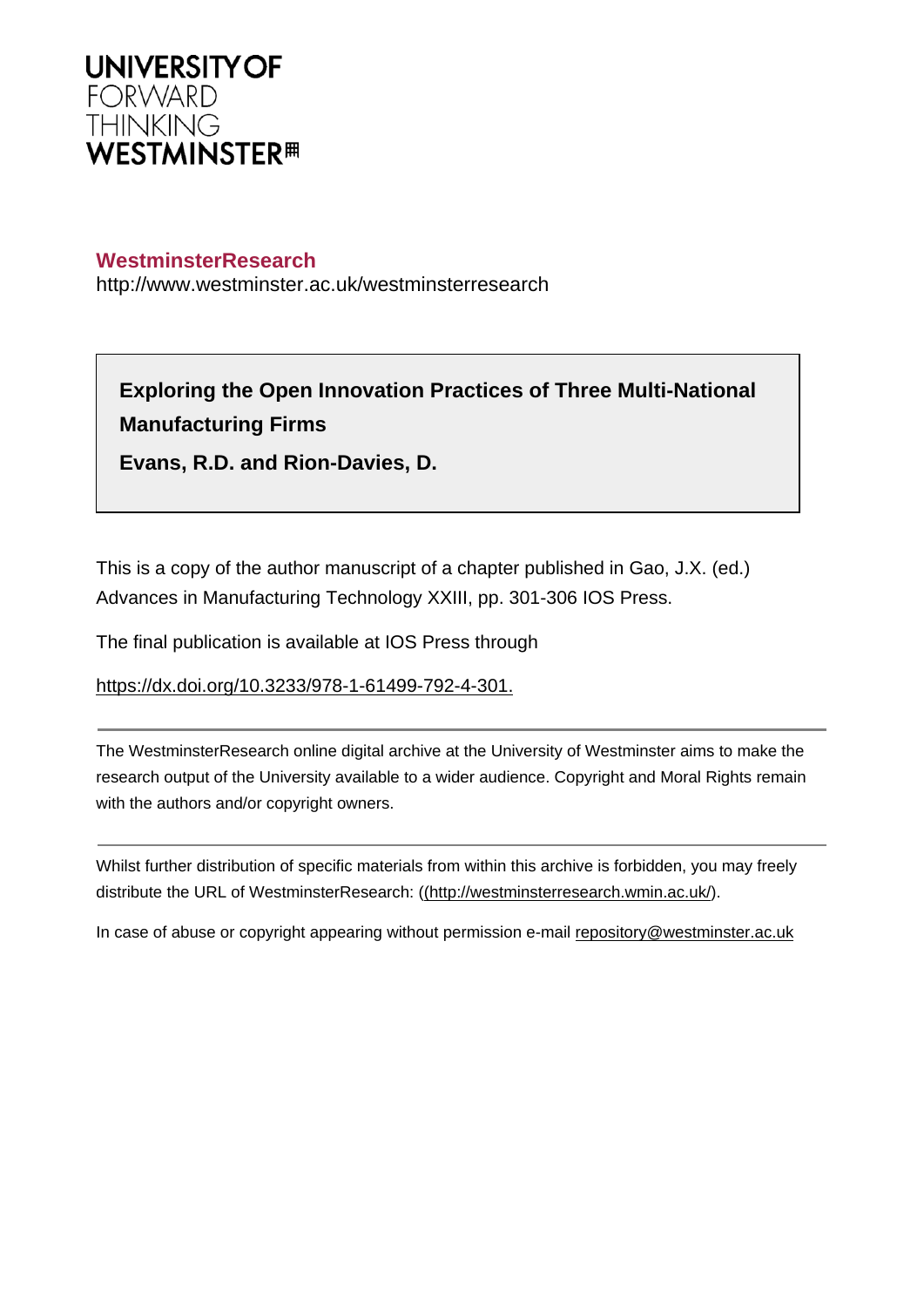# Exploring the Open Innovation Practices of Three Multi-National Manufacturing Firms

Dana Rion-Davies<sup>a</sup> and Richard David Evans<sup>a,1</sup>

<sup>a</sup>*Westminster Business School, University of Westminster, London, NW1 5LS, UK*

**Abstract.** For manufacturers to remain competitive, there is a recognised need to be highly innovative in the creation of new products and enhancements to existing ranges. Since its conception in 2003, Open Innovation (OI) has developed into a prominent research theme within innovation-related literature and is seen to impact positively on company performance. Many large manufacturers are now adapting their innovation processes to adopt OI and seek valuable expertise from external sources, including customers, suppliers and even competitors. This study explores the OI practices of three multinational manufacturers operating in three distinct sectors: aerospace, electronics and beverages. Findings suggest that by adopting the OI model, companies can remain competitive through co-creation and greater engagement with stakeholders. However, companies must explore and identify best practices for inbound and outbound co-creation.

**Keywords.** Open Innovation, Innovation Performance, Co-Creation, Innovation.

# **1. Introduction**

-

In 2003, Henry Chesbrough, Director of the Garwood Center for Corporate Innovation at The University of California Berkeley, coined a new model and pattern for innovation, termed Open Innovation. The term introduced a new "distributed innovation process, based on purposively managed knowledge flows across organizational boundaries" [1], extending the traditional closed organisational boundaries, where innovation occurred solely internally within product development teams, to 'open innovation', where innovation occurs through enhanced collaboration and co-creation with external sources. The benefits of OI include: increased collaboration and communication with external partners; improved ability to discover new ideas and the potential for enhanced products and services; access to additional competence; and greater access to global marketplaces.

Open innovation relies on knowledge and idea inflows from both external and internal sources. Traditionally, Research and Development (R&D) departments have operated in silos to complete innovation activities, relying on the cooperation of dedicated technical specialists in an 'insular manner'. More recently, R&D departments have expanded their reach for innovation to external partners located outside a firm's boundaries, often involving contractors, customers and suppliers *inter alia*. This increased collaboration and greater exposure to external innovation enables the uncovering of new ideas and concepts, while lowering the cost and risk associated to innovation; this is achieved by combining external competences, such as people who

<sup>&</sup>lt;sup>1</sup> Corresponding Author: Richard David Evans, Department of Business Information Management and Operations, University of Westminster, UK; E-mail: R.Evans@westminster.ac.uk.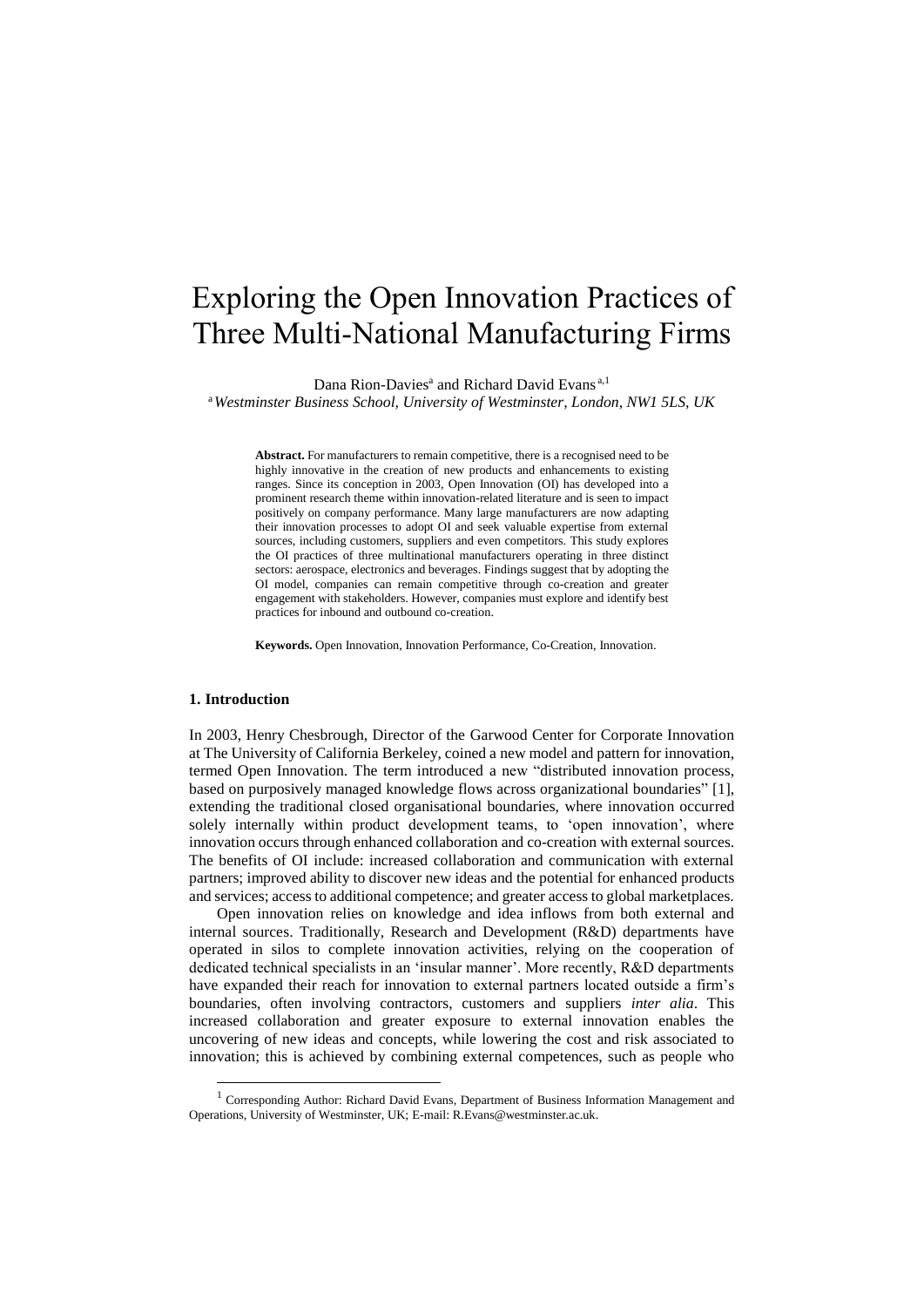already have the required knowledge, skills or developed technology, with internal innovation resources, reducing the need to reinvent pre-existing ideas or technological solutions. The practices commonly involved in open innovation are viewed as "not yet pervasive among large companies" by some academics [2], however in the manufacturing industry, especially in high-tech organisations, open innovation is considered on the rise, encouraged by senior management, especially as benefits become more evident. OpenInnovation.EU [3] identify the key differences between closed and open innovation principles, as shown in Table 1.

| <b>Table 1.</b> Principles of Closed vs. Open Innovation [3] |  |
|--------------------------------------------------------------|--|
|--------------------------------------------------------------|--|

| <b>Closed</b>                                      | <b>Open</b>                                         |
|----------------------------------------------------|-----------------------------------------------------|
| The smart people in the field work for us.         | Not all the smart people work for us, so owe must   |
|                                                    | find and tap into the knowledge and expertise of    |
|                                                    | bright individuals outside our company.             |
| To profit from R&D, we must discover it,           | External R&D can create significant value: internal |
| develop it, and ship it ourselves.                 | R&D is needed to claim some portion of that value.  |
| If we discover it ourselves, we will get it to the | We don't have to originate the research to profit   |
| market first.                                      | from it.                                            |
| The company that gets an innovation to the         | Building a better business model is better than     |
| market first will win.                             | getting to the market first.                        |
| If we create the most and the best ideas in the    | If we make the best use of internal and external    |
| industry, we will win.                             | ideas, we will win.                                 |
| We should control our intellectual property (IP)   | We should profit from others' use of our IP, and we |
| so that our competitors don't profit from our      | should buy others' IP whenever it advances our      |
| ideas.                                             | business model.                                     |

To identify the current practices of manufacturing firms adopting open innovation, we conduct three separate case study investigations into multi-national manufacturing firms operating in distinct sectors. These include Thales (Aerospace and Defence), Sony (Consumer and Professional Electronics) and Coca-Cola (Beverages). To conduct our study, we consult industrial literature, identified via corporate websites and industrial white papers, and explore academic publications, consulting the Social Sciences Citation Index (SSCI) to source articles via the Web of Science database.

# **2. Case Study 1: Thales (Aerospace and Defence)**

# *2.1. Company Overview*

Founded in 1893, Thales engages in the manufacture, marketing and sale of electronic equipment and systems for the aeronautics, naval and defence sectors. In 2015, the company's annual sales rose 10% from 2014 to  $66.43$  billion [4]. The company's defence and security division design and deliver systems for land, air, naval and cyberspace domains, while the aerospace division covers the avionics and space global business units. The Transport division develops ground transportation systems and services, such as rail signaling, control systems and passenger payment collection solutions [5]. In 2015, the company sourced 80% of its purchases from its over 7,600 suppliers located in the European Union, including 43% in France [4].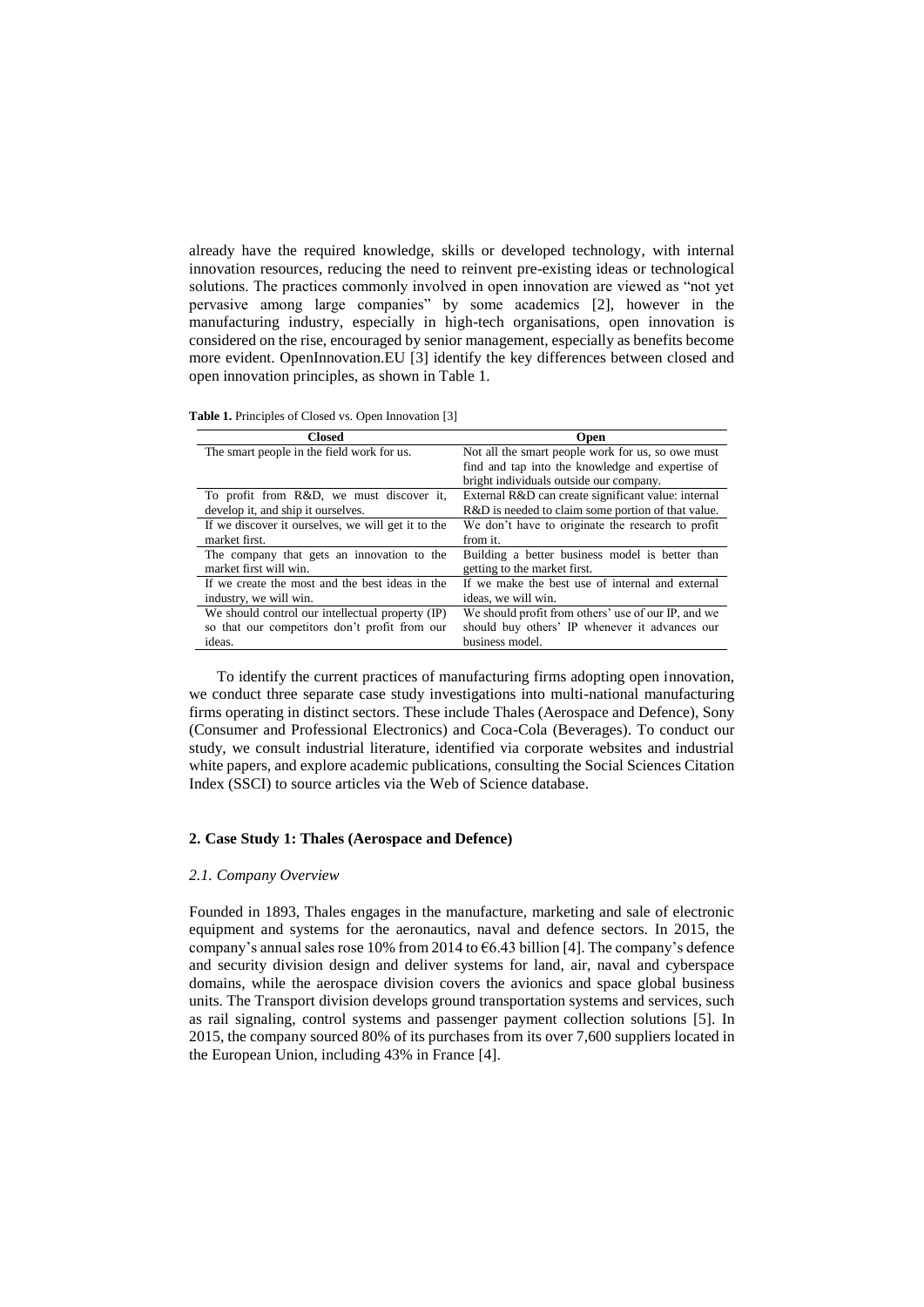# *2.2. Current Practices*

Innovation, according to Patrice Caine, Chairman and Chief Executive Officer (CEO) of Thales, is nothing new to the organisation, stating that "it has always been part of the Group's history and remains crucial to our success today and into the future". Regarded as an integral part of the Thales identity, research is considered an invaluable source of innovation. As a result, more than 25,000 employees are directly involved in R&D, representing almost 3 billion euros in revenue every year and accounting for more than  $\epsilon$ 700 million in self-funded R&D. Thales employs more than 20,000 researchers and invests  $\epsilon$ 2.5 billion in R&D, the equivalent of 20% of its revenues yearly and has R&D centres in 18 countries around the world.

The organisations believes that innovation succeeds when creative forces and disruptive technologies come together to meet a real-life customer need and is, therefore, committed to partnerships with Small and Medium-sized Enterprises (SMEs), focusing on new technologies and solutions. SMEs are key to Thales' success as an innovator [6] and, in 2014, the company opened a series of innovation hubs, including its first multidisciplinary innovation centre outside of Europe, in Singapore. Thales aims, through the development of their innovation hubs, to co-design and produce in collaboration with end users. In addition to research and innovation, 'co-innovation' is considered one of the key enablers of sustainable growth and performance by the company. Thales operates joint laboratories with universities in France, the United Kingdom, the Netherlands, Singapore and Canada, and has formed more than 30 partnerships with universities and public research institutes in Europe, the United States of America (USA) and Asia.

Thales also sees great advantage in collaborating with start-ups. Marko Erman, Director of Research & Technology at Thales, states that "by accompanying incubators, such as Starburst Accelerator, we can find innovative technologies or services that we couldn't have brought to life within the group". Working alongside Airbus, Thales was one of the founding members of the aeronautic incubator, Starburst Accelerator [7]. The company also works closely with The MIT Media Lab at Massachusetts Institute of Technology (MIT) to find innovative solutions to problems experienced in avionics and to engage with Startups based in the United States.

# **3. Case Study 2: Sony (Consumer and Professional Electronics)**

#### *3.1. Company Overview*

Sony Corporation was founded in 1946 and is headquartered in Tokyo, Japan. The company has major offices and research centres in the USA, China, Europe and Japan [8]. With approximately 125,300 employees, the company engages in the design, development, manufacture and sale of electronic equipment, instruments, devices, game consoles and software for consumers, professionals and industrial markets. In 2013, the company had a supplier list of circa. 1,000 [9].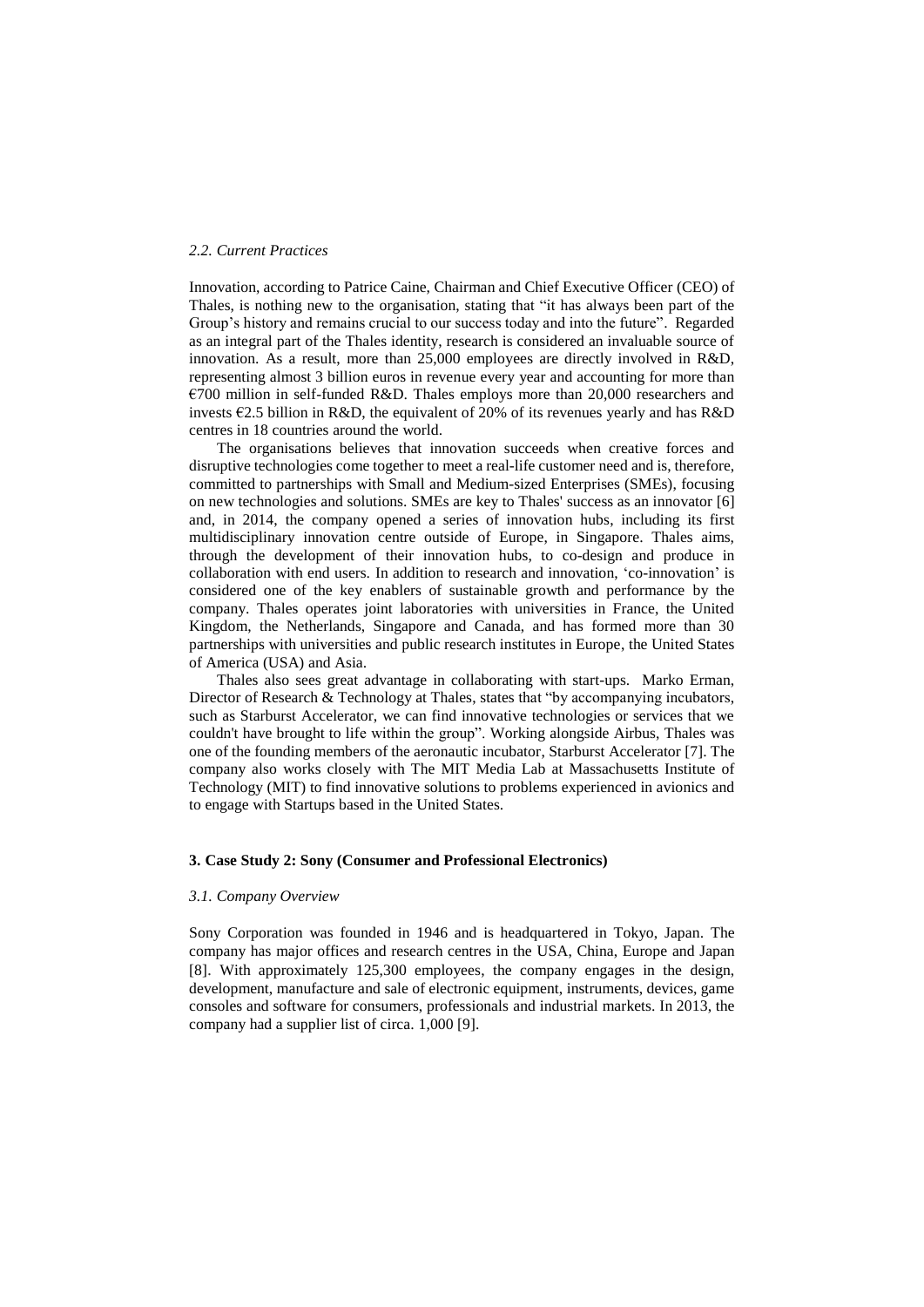# *3.2. Current Practices*

In 2008, Sony included in their Corporate Strategy for 2008-2010, the need to promote open innovation across operations, advising it to be used to "not only look inside the company, but outside for technologies that foster innovation" [10]. The company perceived that the OI concept would enable R&D processes to be accelerated and become more efficient, using the internal expertise of engineers, programmers and designers with external expertise to develop innovative products or enhancements to existing ranges. Sony had, over the years, developed a closed culture of not engaging with others. Howard Stringer, CEO of Sony, believes that the company has worked hard to crack the perceived Sony Culture of 'not invented here' and admits it is a serious problem. In 2005, Surowiecki [11] stated that the company's Betamax video tape recorder product failed in part because the company refused to cooperate with other companies. To change this culture, Howard Stringer acknowledged that getting to market quickly takes priority over making everything in-house and, as a result, reached a licensing deal with an outside supplier for an essential component of 3-D televisions in 2010 [12].

The Seed Acceleration program is another example of change within Sony, with its goal being to gather and nurture new business ideas from beyond the boundaries of existing Sony organisations through its management and human resources. The company is accelerating its cooperation and collaboration with venture companies to produce superior technologies. One such example is the SETsquared Programme which brings together five leading UK research universities and one of Europe's top university business incubators. This programme helps its corporate partners to access new technologies, solutions and innovations by brokering relationships with its companies and researchers in a cost efficient and time effective manner. As part of the SETsquared programme, Sony EU is working with other organisations, such as Astrium Services, BAE Systems plc. and Barclays Corporate Banking to identify innovation issues, opportunities and challenges with a view of a long-term relationship that has the prospect of developing a deep understanding of their innovation requirements and responding with a tailored approach. The SETsquared programme has an extended network of researchers, innovators, entrepreneurs and investors, providing corporate partners with access and insight into the latest developments in open innovation [13].

# **4. Case Study 3: Coca-Cola (Food and Beverage)**

#### *4.1. Company Overview*

The Coca-Cola Company was founded in 1886 and is headquartered in Atlanta, USA. The company currently has 100,300 employees worldwide. Operating as a beverage company, Coca-Cola manufactures, markets and sells non-alcoholic packaged beverages, such as waters, juices, soft drinks and energy drinks to consumers around the world. In 2007, the company engaged with over 1,300 suppliers [14].

# *4.2. Current Practices*

Innovation at Coca-Cola dates back to 1960 when the 'fountain dispenser' was first introduced by Raymond Loewy. David Butler, Vice President of Innovation at Coca-Cola believes this innovation placed the company among one of the pioneers of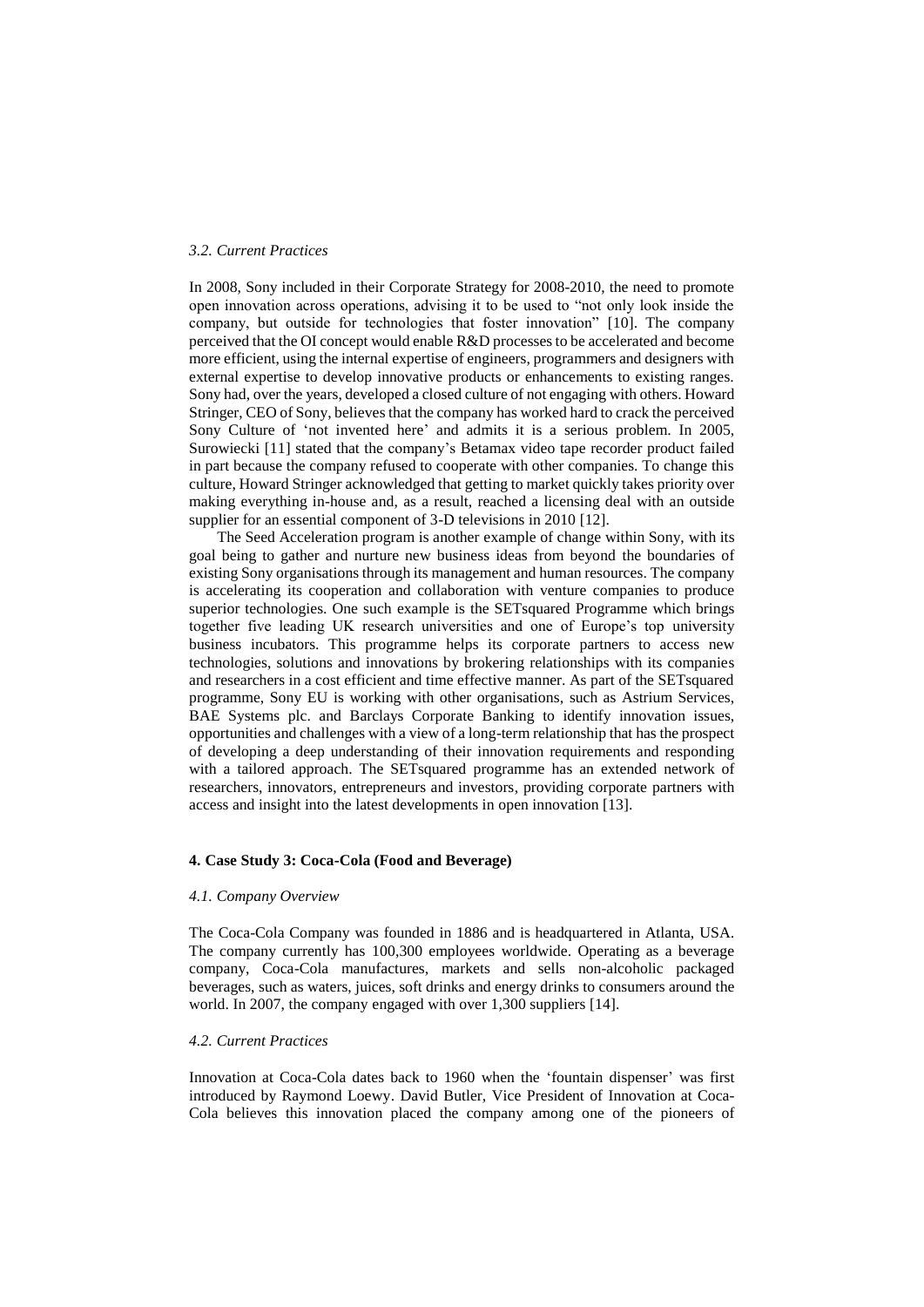innovation. The company currently adopts open innovation principles with the Coca-Cola Accelerator program, aimed at helping start-ups in eight cities around the world, including Sydney, Buenos Aires and Rio de Janeiro. Through open innovation practices, the company developed the 'Free dispenser machine' which allows customers to mix their own flavours and suggest new flavours for Coca-Cola products. The new product puts the customer at the heart of the production process by allowing them to select their preferred flavours using a mobile application and collect them at 'Freestyle machines' located in retail outlets around the world. This model of open innovation records and uses the suggested flavours as external idea that can be evaluated and processed as a new product line [15]. With this innovation model, Coca-Cola is forecasting that a successful future depends on being open and willing to engage with external sources of knowledge. Ronald Lewis, Senior-Vice President of Supply Chain at Coca-Cola admits that the company doesn't have the monopoly on good ideas, stating that the best ones "won't always come within the four walls of our supply chain." He believes that new Coca-Cola products may come from outside of the company through being openly innovative [16].

In 2012, the company launched a collaborative product innovation initiative with consumers, franchises and bottlers in a bid to be a less 'secretive' company by crowdsourcing ideas with the aim of doubling its size by 2020. The company led a consumer crowdsourcing project using the Facebook mobile application, asking its 50 million followers to suggest ideas to make the world 'A Happier Place', with the winning idea being funded by the company. Anthony Newstead, Coca-Cola's Global Director of Innovation stated that the company is aiming to turn the founding principles of its secret formula into a mantra of a 'sharing formula' to be more open. The company also sees social collaboration as a key method to move away from a command control top down secretive model to a more collaborative one. To this end, Coca-Cola has started using employee social networking tool, Salesforce Chatter, to share ideas globally across the business, starting with top executives who they hope will encourage departments to use the tool, marking a significant change in Coca-Cola's corporate culture [17].

# **5. Conclusions**

The need to be continually innovative in manufacturing is critical to the success of any manufacturing project, thereby necessitating the need to create 'open' environments where manufacturers no longer design and develop everything internally, but now engage and co-develop with external sources. By doing so, manufacturers can reduce innovation-related risk, while improving the innovativeness and external commercialisation of products. Taking a cue from the Sony experience, the future of innovation is open and global. Companies must adapt their innovation processes, incorporating OI, to improve organisational performance. The captured experiences of Coca-Cola and Thales demonstrate that manufacturers should create more openly innovative processes, as innovation no longer only originates from within a firm's R&D department. To experience the most benefit from innovation, companies need to combine their internal knowledge and skills with external sources, providing the 'best of both worlds'. To integrate OI into organisational practices, Ollila and Ystrom [18] posit that the successful enablement of OI requires the collection of numerous intermediaries who facilitate various activities, including the development of corporate practices and enclosures which support the creation, transfer and co-creation of knowledge, the generation of innovation communities and communities of practice, which convene